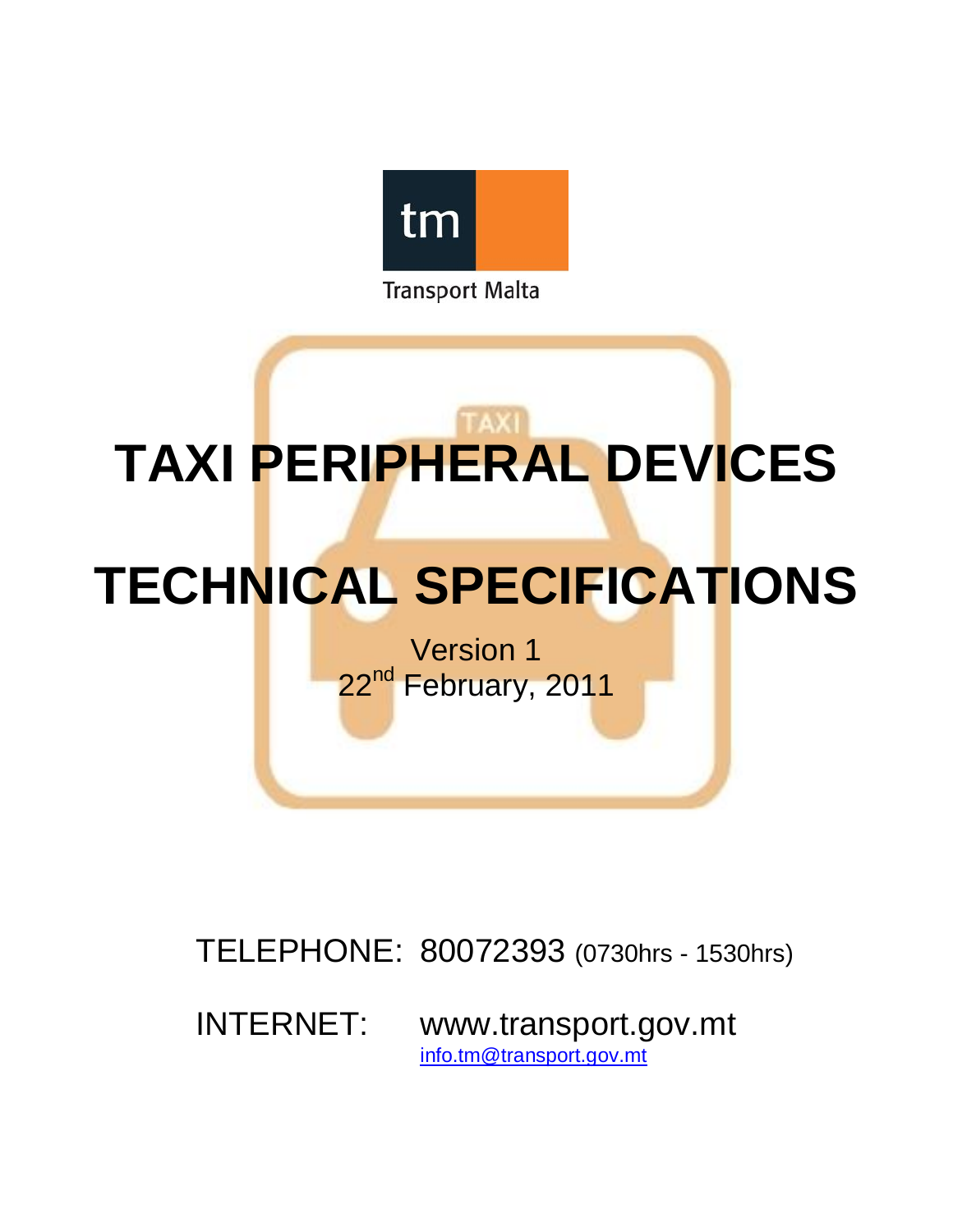## **Table of Contents**

| 1            |                                                                                                                                                                                 |  |
|--------------|---------------------------------------------------------------------------------------------------------------------------------------------------------------------------------|--|
| 1.1          |                                                                                                                                                                                 |  |
| 1.2          |                                                                                                                                                                                 |  |
| 1.3          |                                                                                                                                                                                 |  |
| 1.4          |                                                                                                                                                                                 |  |
| 1.5          |                                                                                                                                                                                 |  |
| 1.6          |                                                                                                                                                                                 |  |
| 1.7          |                                                                                                                                                                                 |  |
| $\mathbf{p}$ |                                                                                                                                                                                 |  |
| 2.1          |                                                                                                                                                                                 |  |
| 2.2<br>2.3   | What happens if a number of the required devices are integrated in the same device? 5<br>What happens if the proposed device offers more functions than those required in these |  |
|              |                                                                                                                                                                                 |  |
| 2.4          |                                                                                                                                                                                 |  |
| Annex A      |                                                                                                                                                                                 |  |
| Annex B      |                                                                                                                                                                                 |  |
| Annex C      |                                                                                                                                                                                 |  |
| Annex D      |                                                                                                                                                                                 |  |
| Annex E      |                                                                                                                                                                                 |  |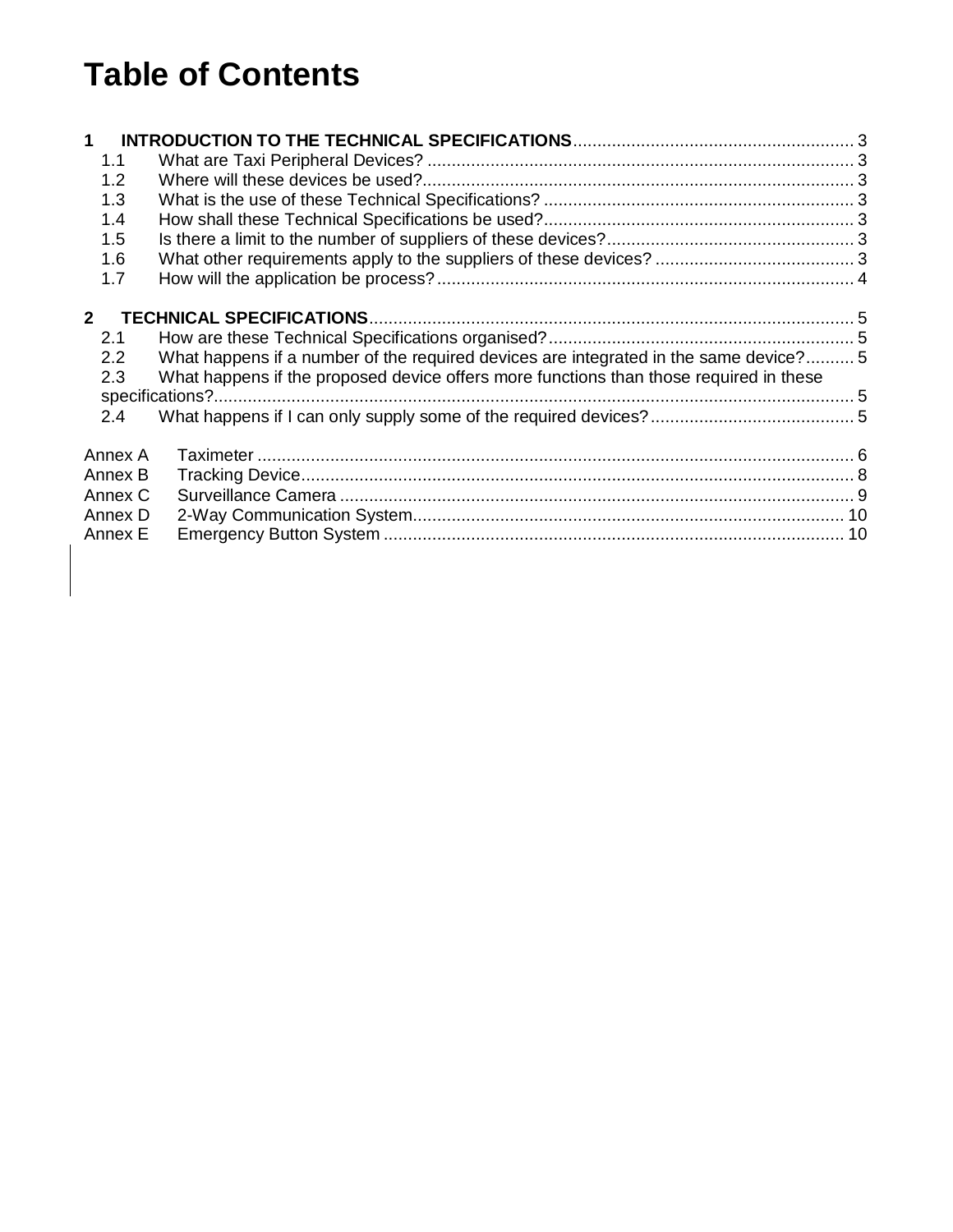## **1 INTRODUCTION TO THE TECHNICAL SPECIFICATIONS**

#### **1.1 What are Taxi Peripheral Devices?**

The Taxi Services Regulations (S.L. 499.59 - The Regulations) require that taxis shall be equipped with the following peripheral devices as from the  $1<sup>st</sup>$  of May, 2011:

- A taximeter with facilities to print fiscal receipts;
- A tracking device;
- A surveillance camera;
- A system for 2-way communications;
- An emergency button.

#### **1.2 Where will these devices be used?**

All vehicles licensed to operate as taxis in Malta and Gozo shall have such devices installed and operational as from  $1<sup>st</sup>$  May, 2011. The number of taxi licenses available in the two islands was 270 (220 in Malta, 50 in Gozo) on the 1<sup>st</sup> of January 2011. Twenty new licenses for taxis operating in Malta shall be issued throughout 2011 and an additional 10 will be issued in 2012.

#### **1.3 What is the use of these Technical Specifications?**

The Technical Specifications for Taxi Peripheral Devices are being issued in accordance with the Regulations, and set out the minimum requirements for the peripheral devices mentioned in Section 1.1 of this document.

#### **1.4 How shall these Technical Specifications be used?**

These Technical Specifications shall be used by parties interested in supplying such devices to the Taxi operators. Before such devices can be installed on taxis, suppliers shall:

 Provide Transport Malta with a declaration of conformity stating that the proposed devices comply completely with the requirements set out in these technical specifications;

• Install the proposed devices on a vehicle supplied by Transport Malta, or on a vehicle owned by the applicant. This vehicle shall be used by Transport Malta to assess the functionality of the devices and confirm that they can deliver all the requirements set out in these Technical Specifications.

#### **1.5 Is there a limit to the number of suppliers of these devices?**

The supply for such devices shall not be constrained by the number of suppliers. Thus, any supplier whose devices meet the requirements stipulated in this document to Transport Malta's satisfaction shall be entitled to supply such products to the Taxi operators in Malta and Gozo.

#### **1.6 What other requirements apply to the suppliers of these devices?**

Besides supplying devices that comply with these specifications, suppliers shall provide evidence that they have the capability to install these devices in the Taxis effectively while preserving the integrity of the taxi and of the same devices.

Once suppliers accept to be approved suppliers, they will be guaranteeing to support Taxi Operators that choose to purchase their products with adequate technical servicing and maintenance support, together with sufficient training as may be required by the Taxi Operators. Transport Malta reserves the right to request information on such maintenance and training programmes from time to time.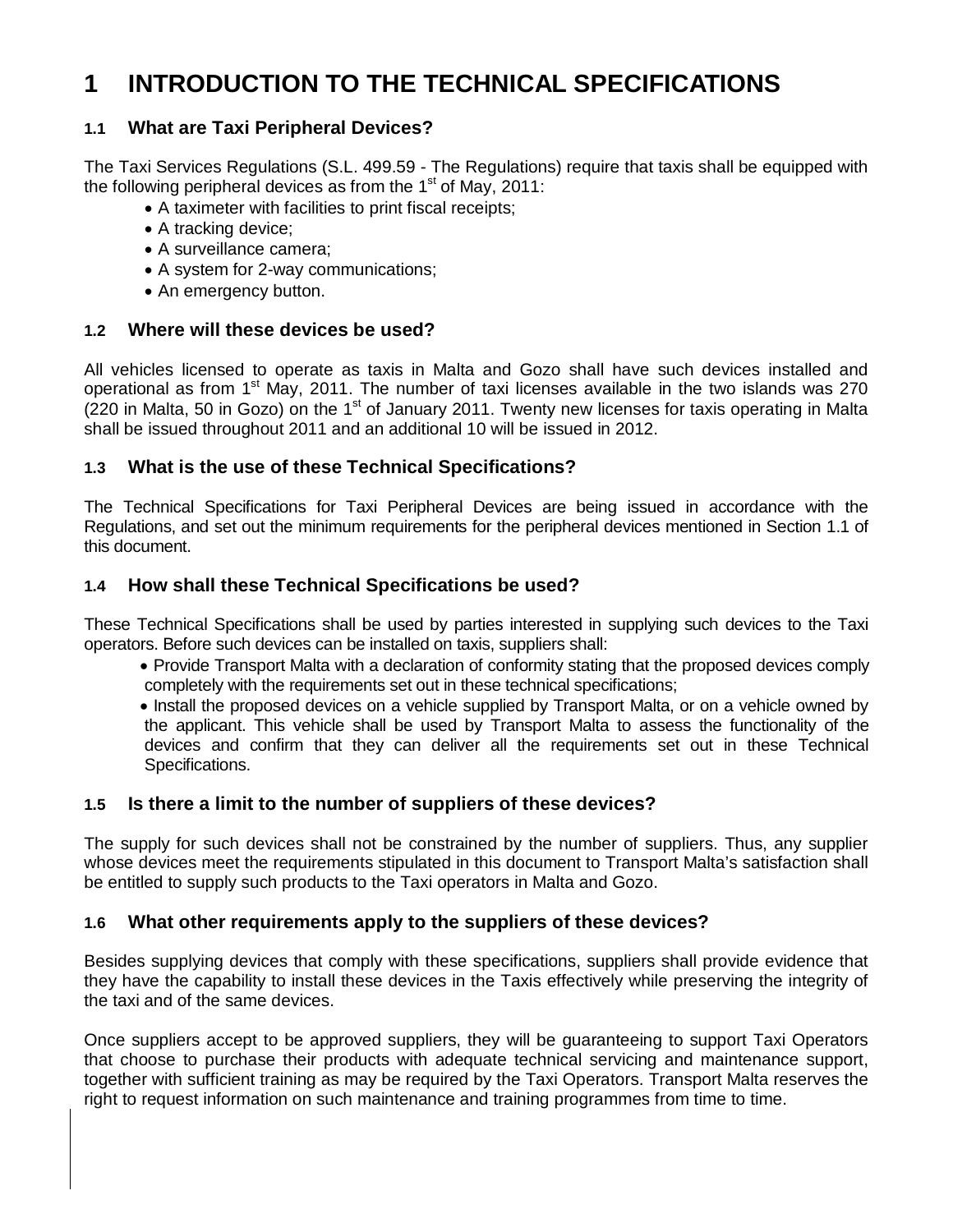#### **1.7 How will the application be process?**

Upon receipt of the application including the declaration of conformity from an interested party, Transport Malta shall assign one of its vehicles on which the applicant shall install all the proposed devices. Alternatively, the applicant may choose to supply Transport Malta with an own vehicle on which all the devices have been installed. This vehicle shall then be used by Transport Malta for testing purposes. It is envisaged that such testing will take between 10 to 15 days, following which the vehicle will be returned to the applicant so that the devices can be un-installed. Any costs related to this process shall be borne by the applicant.

Transport Malta shall communicate any feedback to the applicant throughout or after the above mentioned test. At the end of this review process Transport Malta shall inform the applicants in writing of its decisions, listing reasons in case of refusal.

Transport shall normally provide applicants with its final decision within 10 working days following the return of the test vehicle to the applicant.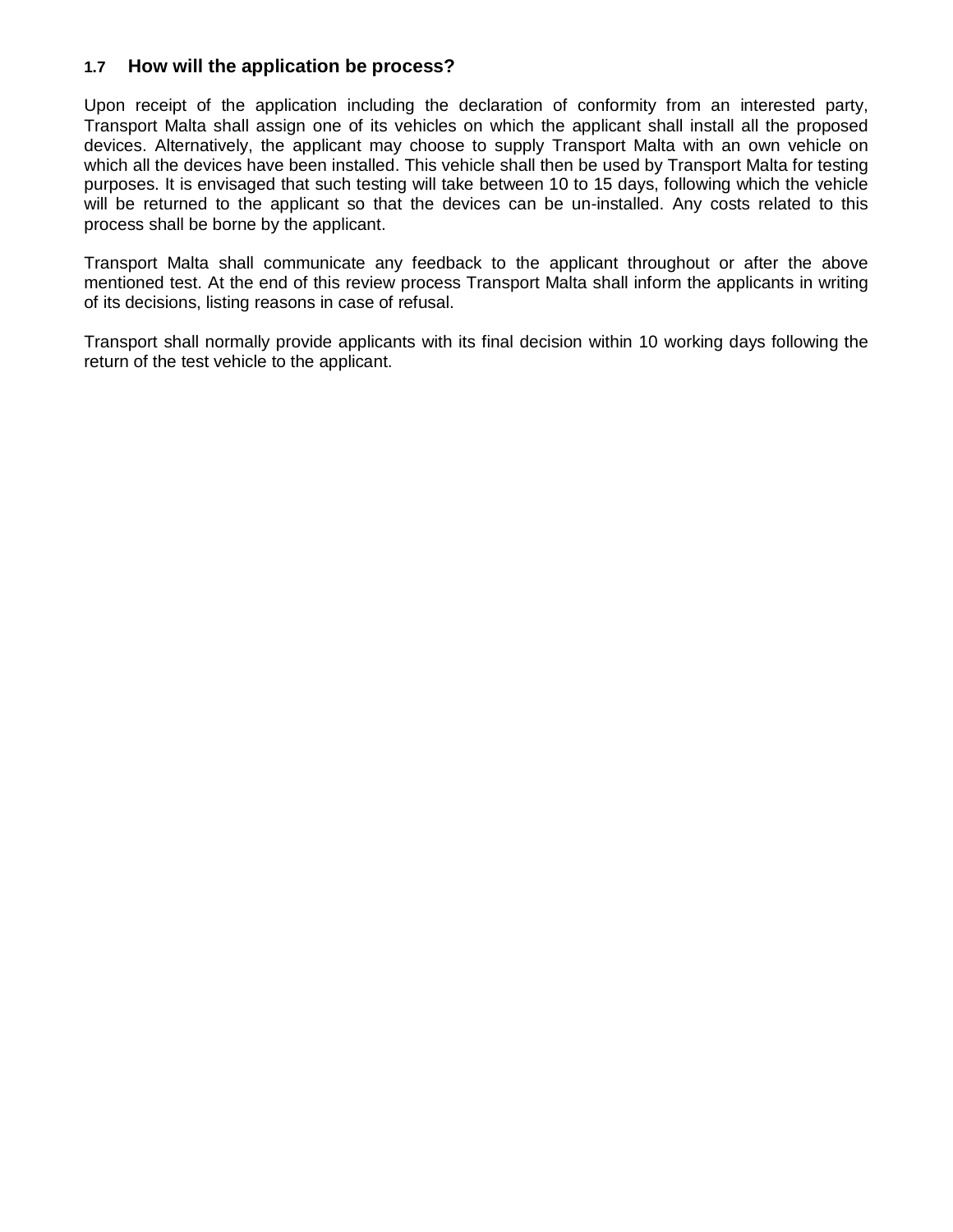## **2 TECHNICAL SPECIFICATIONS**

#### **2.1 How are these Technical Specifications organised?**

This document contains five annexes – one per device. Each annex lists down the detailed specifications that apply to the respective device.

#### **2.2 What happens if a number of the required devices are integrated in the same device?**

Although the Regulations specify that each taxi shall be equipped with the five devices mentioned in the previous section, it is still acceptable if the functions expected from these devices are integrated in one or more device. However, within the application for the approval of such devices, the suppliers shall clearly indicate which part of the proposed device shall deliver the different functions required in these specifications.

#### **2.3 What happens if the proposed device offers more functions than those required in these specifications?**

This document lists the minimum requirements for the devices that shall be installed in the taxis. Where the proposed devices can offer additional functions, the supplier shall list these when applying for Transport Malta's approval of said devices. Transport Malta shall review these additional functions to confirm that they do not constitute a breach of any relevant regulations. Transport Malta reserves the right to request that any such additional functions are effectively suppressed by the supplier prior to issuing approval for the proposed devices.

#### **2.4 What happens if I can only supply some of the required devices?**

You can still present your application for approval clearly indicating which of the required functions you can supply and which you cannot. If your application is accepted you would then be approved to supply the devices you specify in your application.

#### **GENERAL SPECIFICATIONS**

All devices described in these Technical Specifications shall bear the CE Marking and shall comply with any relevant regulations;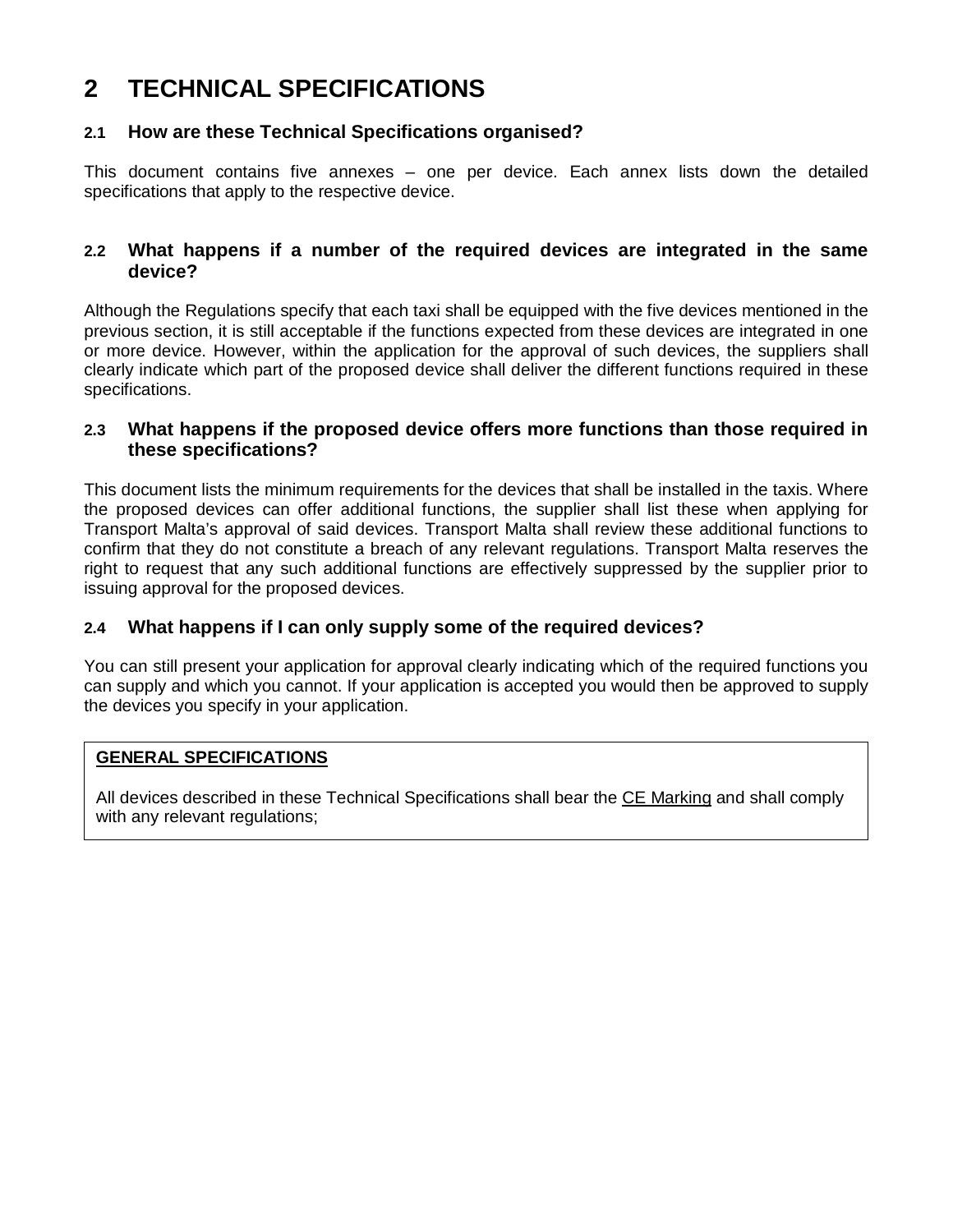## **Annex A Taximeter**

In order to be approved, a Taximeter shall:

- A1 Comply with the Measuring Instrument Directive 2004/22/EC as amended. This shall be proved through approval markings placed on the taximeter in a position that is clearly visible during an inspection; and through a certificate issued by an accredited certification body.
- A2 Include capabilities in its software to:
	- 2.1 Calculate the taxi fare based on the following parameters:
		- a) Starting fee;
		- b) Different fee/km for 3 separate sets of kilometre (e.g.: from 0-8km, 8-20km);
		- c) Waiting time (triggered when driving under a certain speed for a specified period);
		- d) Special extra charges based on specific dates.
	- 2.2 Allow taxi driver to apply discounts to standard (maximum) fares;
	- 2.3 Allow taxi meter to operate under the following positions:

| <b>Operating Position</b> |                         | <b>Taxi Status</b>                                   | <b>Fare Calculation</b> | <b>Taxi Sign Status</b> |
|---------------------------|-------------------------|------------------------------------------------------|-------------------------|-------------------------|
| 1                         | <b>Hired</b>            | <b>Hired Out</b>                                     | Enabled                 | Off                     |
| 2                         | <b>Fixed-Fare Hired</b> | Hired Out through taxi booth                         | <b>Disabled</b>         | Off                     |
| 3                         | For Hire                | Available for Hire                                   | Disabled                | On                      |
| $\overline{4}$            | Stopped                 | End of trip, until payment is effected.              | <b>Disabled</b>         | Off                     |
| 5                         | Off                     | Not on Hire. This shall apply:                       | <b>Disabled</b>         | Off                     |
|                           |                         | • When taxi's engine is off; or                      |                         |                         |
|                           |                         | .During trips to pick up pre-booked<br>customers; or |                         |                         |
|                           |                         | •During private trips.                               |                         |                         |

- A3 Cater for the printing of the fiscal receipt. For this purpose, taximeters shall be equipped with the following:
	- 3.1 A fiscal receipt printer, whether integrated or connected (wireless or through a cable), that can be set to print the VAT receipt as per requirements set out in the VAT ACT (CAP. 406), and including the Taxi ID;
	- 3.2 Provisions so that the taximeter does not allow the resetting of its operating position from *Stopped* to any other position unless a VAT receipt has been printed (does not apply at end of trips with operating position *Fixed-Fare Hired);*
	- 3.3 A fiscal memory that is not removable or alterable;
	- 3.4 Provisions to record a journal of transactions and print it out upon request;
	- 3.5 Provisions for the entry of customer's VAT number and also for the issue of credit notes.
- A4 Be able to interface with the illuminated taxi sign, therefore automatically deactivating the illuminated taxi sign as indicated in the table in point 2.3 of this annex;
- A5 Provide means for accepting payment through the use of magnetic credit and debit cards issued by major local and international banks.
- A6 Include means for the recognition of the driver;
- A7 Include provisions for the application of a physical seal by the verification/calibration body(ies);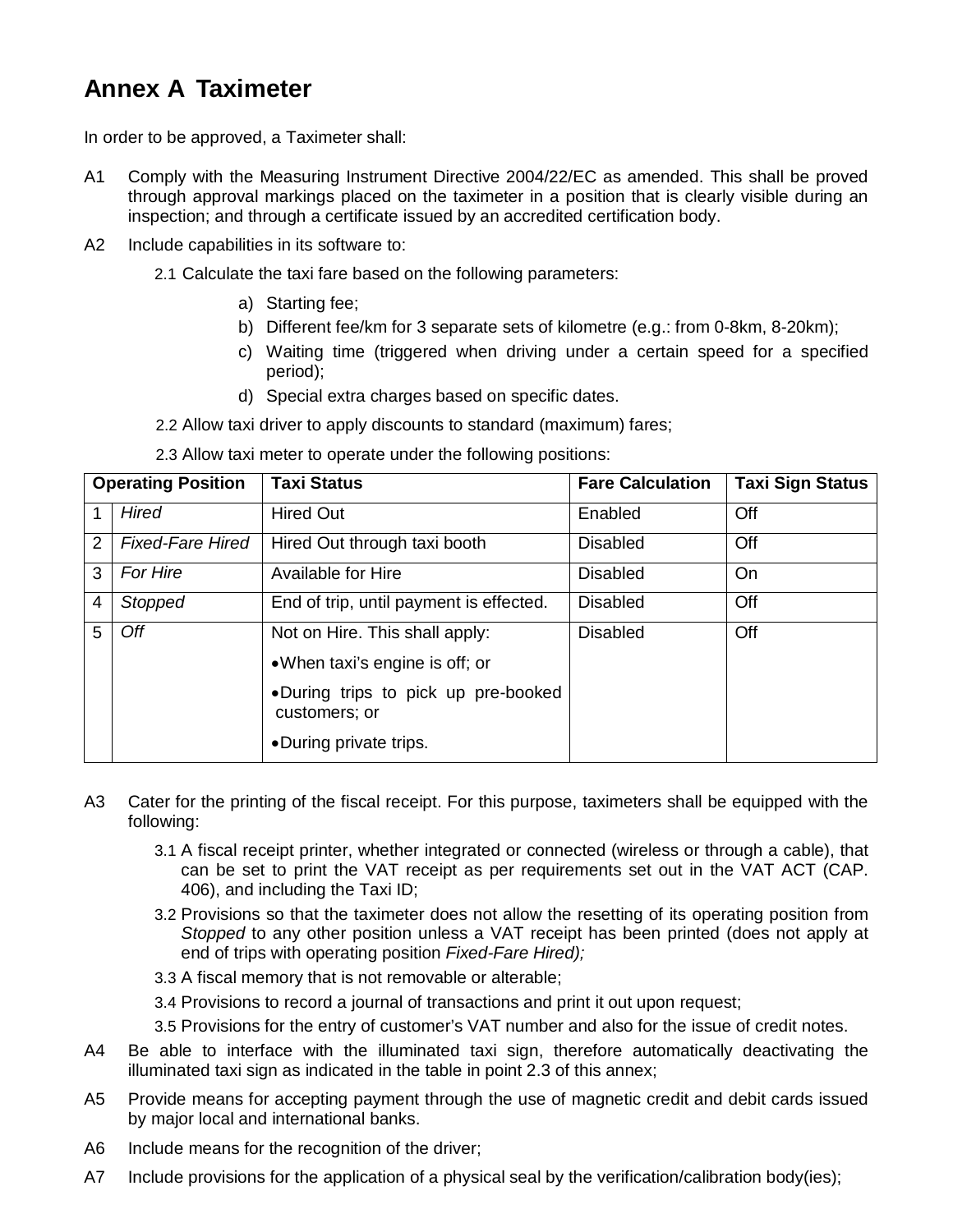- A8 Display the running cost throughout the trip when the meter is in the *Hired* operating position. If the taximeter offers additional display capabilities, the information displayed should be based on the following list of priorities:
	- Priority 1 Current extra costs due to waiting charge or other special additional charges (e.g.: on Christmas day);
	- Priority 2 Current distance of trip travelled updated every 100m;
	- Priority 3 Current duration of trip, updated every minute;
- A9 Offer reasonable upgradeability to allow for the addition of other devices that might be required in the future.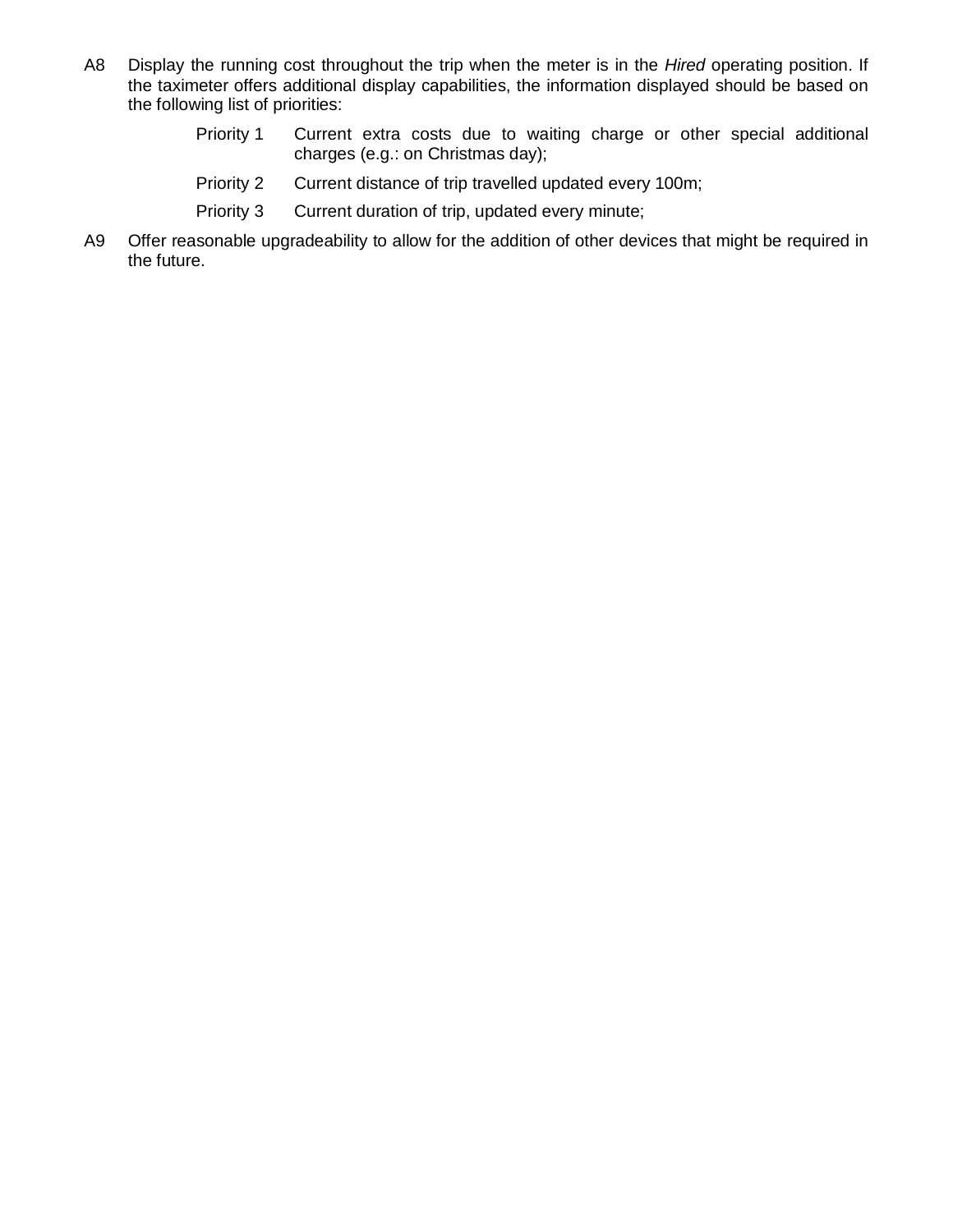## **Annex B Tracking Device**

In order to be approved, a Tracking Device shall:

- B1 Include a GPS receiver;
- B2 Transmit the tracking data via GPRS;
- B3 Supply the below mentioned data with at a minimum rate of 1 update per minute:
	- B3.1 Device ID;
	- B3.2 Vehicle Registration Number;
	- B3.3 Driver ID (Tag Number, Name, Surname);
	- B3.4 Position of vehicle, including street location;
	- B3.5 Ignition Status (records every time the engine is turned on and off);
	- B3.6 Speed (in km/h);
	- B3.7 Taxi meter operating position (*Hired, Fixed-Fare Hired, For Hire, Stopped, Off*);
- B4 Be able to record the above mentioned information in case of lost or broken GPRS connection, and transmit this data on reconnection to the GPRS network;
- B5 Include provisions for the application of a physical seal binding device to the vehicle on which it is installed;
- B6 The supplier shall collate the data referred to in article B3 above in such a way that this information can be automatically retrieved on a 24/7 basis and in real time by an ICT system at Transport Malta. The protocol for transmitting this information shall be using XML web services (Open Standards) – which web services shall be hosted at the supplier's site and protected using login, password and digital certificate or other alternate but equally suitable means. The supplier will be expected to hold discussions with Transport Malta to identify the attributes that will be transmitted (shared) via these web services. All costs related to this requirement shall be borne by supplier.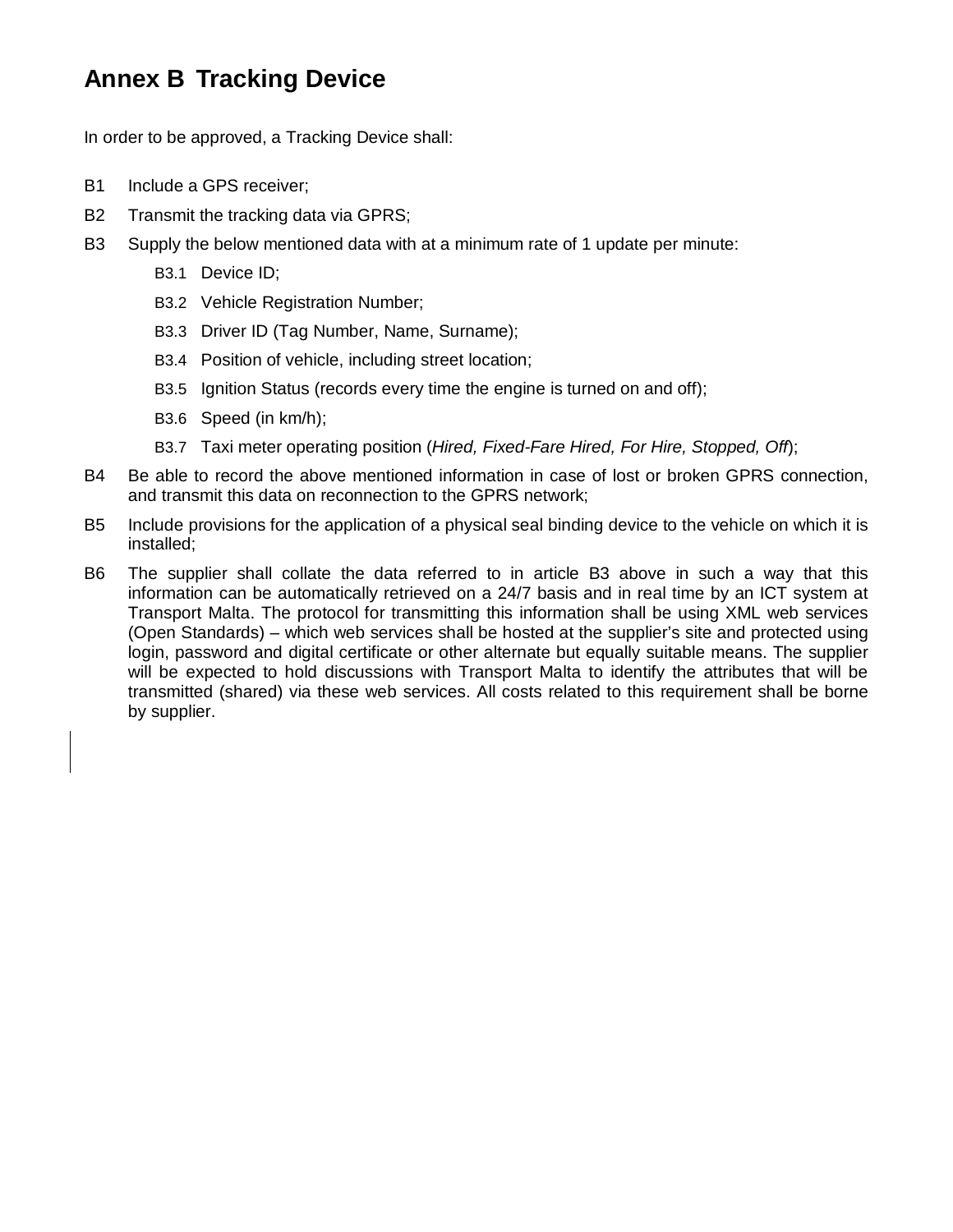## **Annex C Surveillance Camera**

In order to be approved, a Surveillance Camera and the related system shall:

- C1 Include 1 **camera** that shall:
	- C1.1 Be suitable for installation in a vehicle and offer reasonable protection against the environment typical in such an application (vibration, temperature cycling, dust, water, etc…);
	- C1.2 Be capable of capturing clear images during day and night;
	- C1.3 Be capable of capturing clear images with a high light level outside the vehicle (silhouette conditions);
	- C1.4 Offer reasonable protection against tampering;
	- C1.5 Any audio recording facility must be deactivated, and no audio must be recorded;
	- C1.6 Be capable of being installed in such a way as to capture the back seat area of the taxi.
- C2 Include a **video recording system** that shall:
	- C2.1 Be suitable for installation in a vehicle and offers reasonable protection against the environment typical in such an application (vibration, temperature cycling, dust, water, etc…);
	- C2.2 Be capable of recording images in MPEG-4 format at 4 CIF resolution or better;
	- C2.3 Offer reasonable protection against tampering, water, fire and dust;
	- C2.4 Be capable of being triggered to vary the recording frame rate following these events:
		- a) Change of Taximeter's operating position;
		- b) Opening of doors;
		- c) Activation of the emergency button(s);
		- d) An acceleration or deceleration higher than the preset limits (to be communicated at a later date).
	- C2.5 Offer the possibility of varying the frame rate of the recorded video as follows:
		- a) 8 fps for the period going from 15 seconds before to 15 seconds after any of the events listed in 2.4 occur, and throughout the period when the taximeter operated in *Stopped* position;
		- b) 2 fps at the other times, when taximeter is operating under *On-Hire* or *Fixed-Fare Hired* position.
	- C2.6 Shall record the video on any removable medium that is of sufficient size to contain the video image of 10 days, assuming that the taxi runs on a 24/7 basis and is carrying passengers in around 70% of the time.
	- C2.7 Be capable of protecting the recorded video with adequate access security as follows:
		- a) Recording medium can be removed from vehicle only with the use of specific keys which will be available only to Transport Malta and Police authorities;
		- b) The recorded video on the recording medium can be accessed only through the use of specific electronic keys/password which will available only to Transport Malta and Police authorities.